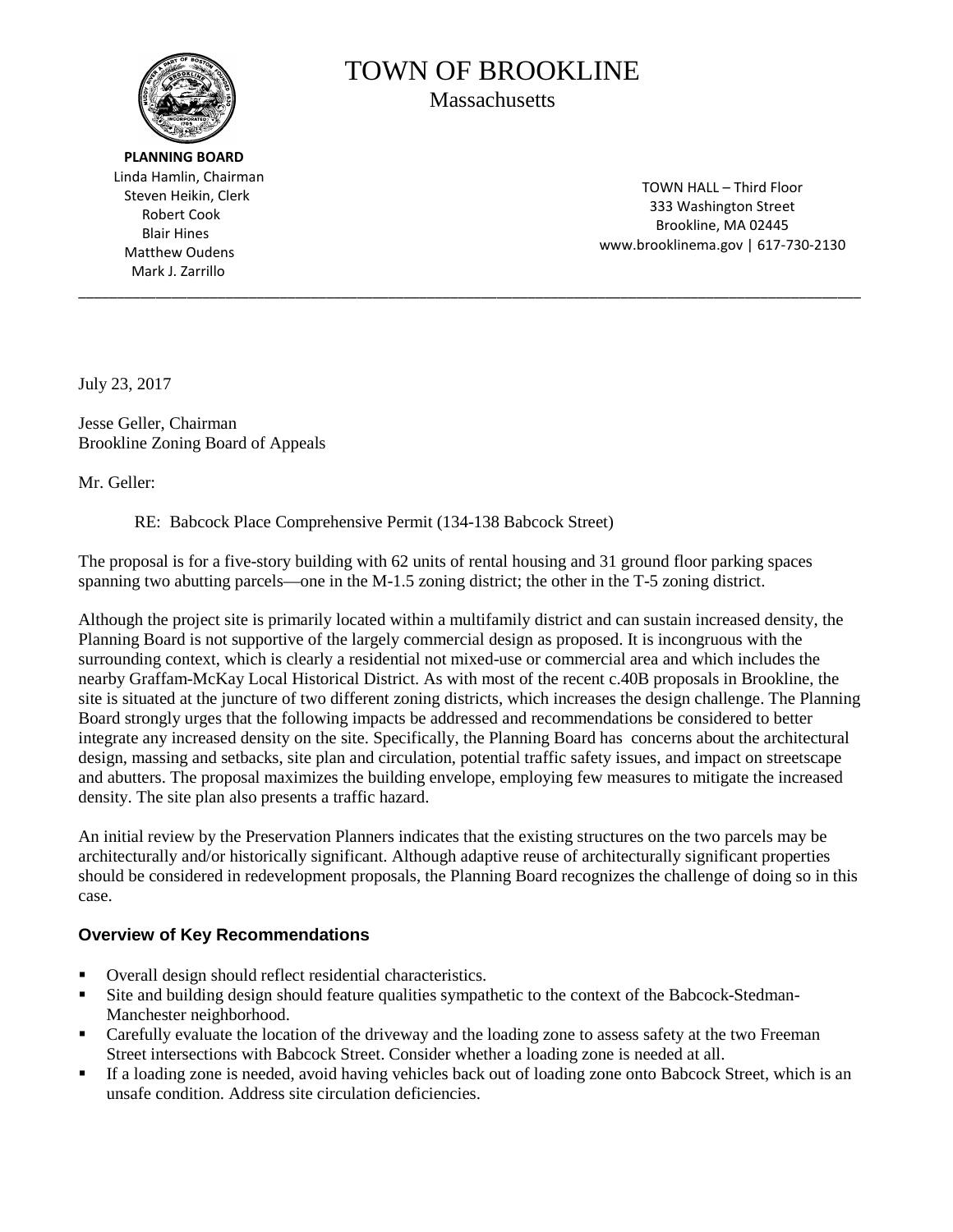- Step back top floor on all sides to achieve a more compatible scale.
- Increase front yard setback to about 20 feet to maintain existing modal setback pattern in the area.
- Increase rear yard setback to about 20 feet to mitigate impact on rear abutters, which are one story below site.
- Increase setback at right side rear (the "ell") to avoid enveloping abutting single-family properties, and to improve viewsheds and reduce shadow impacts.
- Create a more welcoming residential entrance at pedestrian level.
- Increase the importance of the building entrance over the garage entrance. Consider moving garage entry from the center of front façade or to a side façade.
- Consider moving parking below grade or at a lower grade.
- Avoid ventilating garage into abutting yards, negatively impacting public health and quality of life.
- **Improve regimented fenestration to mitigate massing.**
- Conserve existing mature trees in front side yard if possible to maintain characteristic streetscape and vegetative screening.
- Provide usable open space that offers occupants of the building outdoor amenities.
- Provide adequate setbacks to accommodate vegetative screening between the site and two-family zoning district.
- **Prepare a tree-protection plan to protect street and abutters' trees.**
- Ensure safe pedestrian path from side entrance to loading zone.
- Analyze turning radius within garage.
- Achieve a higher, more practical parking ratio than 0.5.

## **Context and Streetscape**

The site consists of two abutting parcels, located in the M-1.5 multifamily and T-5 two-family zoning districts, a few blocks away from the local business district on Harvard Street, Coolidge Corner and a few parcels away from the Graffam-McKay Local Historic District. Although Babcock Street includes both multifamily and two-family zoning districts, several key constants that help integrate the different building typologies are the consistent front yard setbacks, maximum three- and four-story building heights and open space landscaping (with some exceptions). The site not only abuts the mostly single- and two-family homes on Stedman and Manchester Streets, but also the grade beyond the rear and right side property lines declines sharply, which places any structure built on the site one story above the homes in the two-family district.

In addition to its visibility from Stedman and Manchester due to grading, the site is located at the Freeman-Babcock Street intersection, at which Freeman Street forks in a Y-shape to create a landscaped pocket park and exposing the site to a long viewshed. The existing building and site plan both have symmetrical layouts that align with the pocket park to create a strong axis with the perpendicular Freeman Street. For example, note that the portico is squarely centered and the two driveways are located in the left and right side yards to reinforce alignment with this axis. The left and right legs of Freeman Street create a wide view plane, horizontally, and the depth of the viewshed runs from Babcock to as far back as Amory Street. Clearly, redevelopment of the site will create a strong statement that bears on a clearly defined neighborhood context.

It is worth noting that the Town's Housing Production Plan identifies corridors suitable for higher density affordable housing projects, which surround the Stedman-Babcock neighborhood but do not include it. This comment is meant to underscore the existence of the strong residential and lower-density patterns that define the area and which should be carefully considered when integrating a project with a higher density.

Also note that this area of Babcock is the focus of a redesign to introduce traffic calming and bike lanes. The configuration of the pocket park and the Freeman-Babcock Street intersection may change. Until a redesign is approved, any analysis should be based on existing conditions, as advised by Peter Ditto, Director of Engineering and Transportation.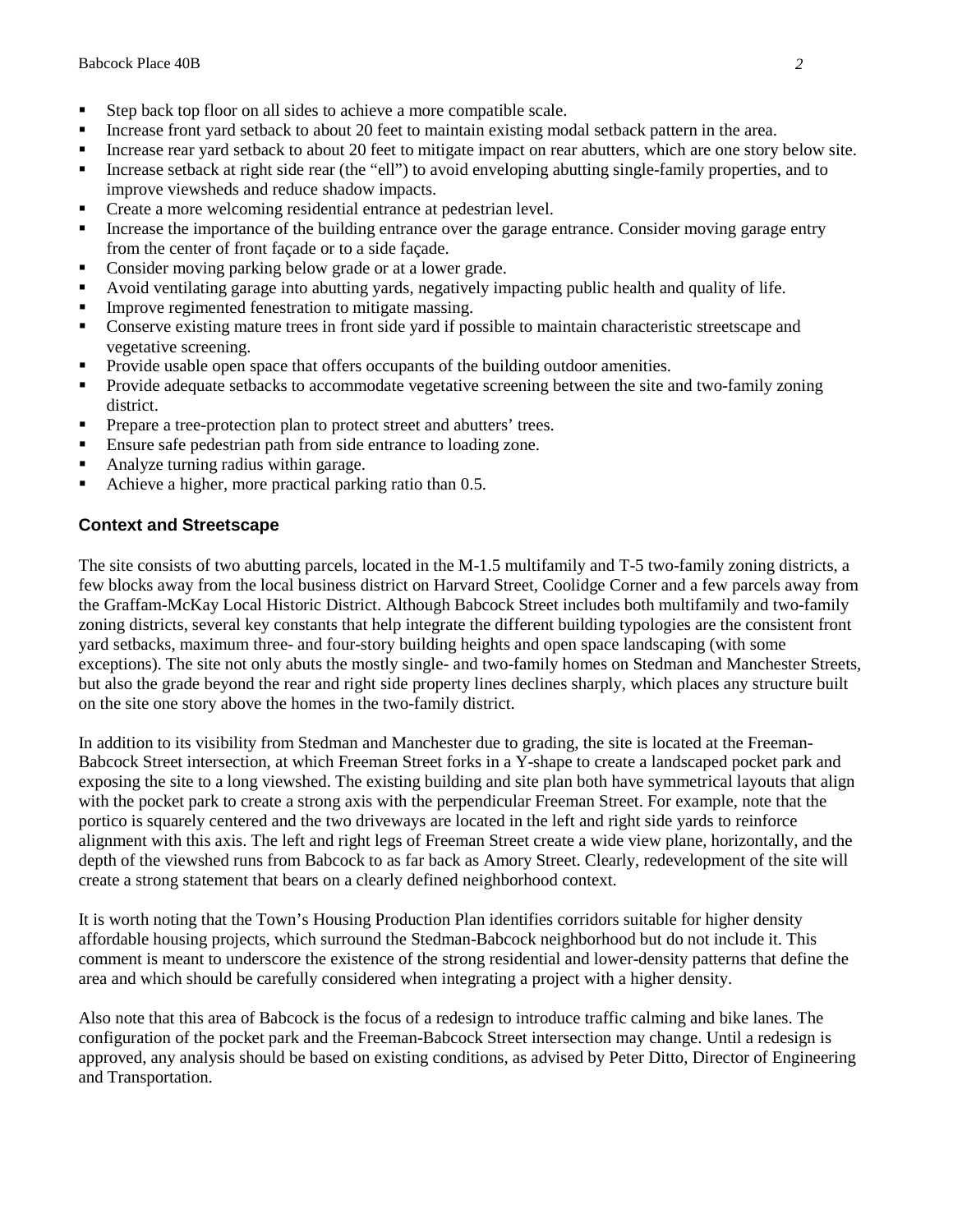#### **Front Yard Setback Modal Pattern**

Front yard setbacks are consistently 20-feet on both sides of Babcock Street from Dwight to Winslow Streets, despite varied building typologies. These front yards feature landscaping and some mature trees, thereby contributing to the charming residential quality of the area. With its minimal setback from Babcock and no open space, the condominiums at 143-241 Babcock, diagonally across from the project site, are an exception to this rule. At the other extreme are the apartment buildings at 60 and 110 Babcock with their +/- 87 foot front yard setbacks, which compensate for any unusually tall building heights.

With its relatively shallow and anomalous 8- to 9-foot front yard setback and five-story height, the proposed building would overwhelm Babcock. The Planning Board recommends increasing the front yard setback to about 20 feet to be in line with the buildings to the left and right and to maintain this strong front yard setback modal pattern defining the majority of Babcock Street itself.

#### **Architecture: Height-Setback Ratio, Scale, Massing, Style**

Overall, the architectural design is wholly incongruous with the surrounding neighborhood.

The black frame running along the roof line, along the entire height of the building, and along the elevator run does nothing to mitigate the building's massing; this feature only emphasizes its bulk. The one-foot juts and jogs are not sufficient to effectively reduce the building's bulk.

Because of the approximate 10-foot decline beyond the rear property line in combination with the insufficient 10 foot rear yard setback, the building is perceived by rear abutters as being taller than five stories. The Planning Board strongly recommends increasing the rear yard setback to about 20 feet to mitigate the building's overwhelming scale, in conjunction with reducing the massing of the top floor to improve the impact on abutters especially those to the rear. The Board also recommends reducing the intrusion of the building into the rear "ell" of the property, where its bulk would loom over residential properties on three sides, and eliminating balconies at the rear of the building to enhance privacy of the properties below. The setback should accommodate some evergreen landscaping as a buffer, as well as functional, open-space amenities for residents of the project.

Because the driveway is now located at the center of the site, it unfortunately becomes the focal point of the front façade (even though the garage entrance is 20 feet from the front property line). As mentioned earlier, because of the site's location, perpendicular to the Freeman Street pocket park, there is a long viewshed of the project as far back as the Amory Street intersection. Mature trees in the pocket park screen the view, though the Planning Board advises evaluating renderings from this perspective with winter landscaping, when there would be less buffering. (Also keep in mind that the redesign of this area of Babcock Street could eliminate this screening.)

The Planning Board strongly urges the Zoning Board of Appeals to consider relocating the entrance of the garage to the far edge of the front yard or to a side yard itself. The ZBA should also seriously explore the possibility of locating the garage level at a lower grade or fully below grade. This change would create a more welcoming residential entrance that would help maintain the residential quality of the neighborhood. For concerns about the garage's ventilation, see the section on Public Health below.

The ceiling-height glass panes and regimented fenestration, with no differentiation between living rooms and bedrooms, and with little to no trim to offer some contrast between light and shadow for visual relief, would be better suited in a downtown or commercial context. Here, the effect is jarring. Warmer, more compatible architectural materials would better integrate the project into the neighborhood.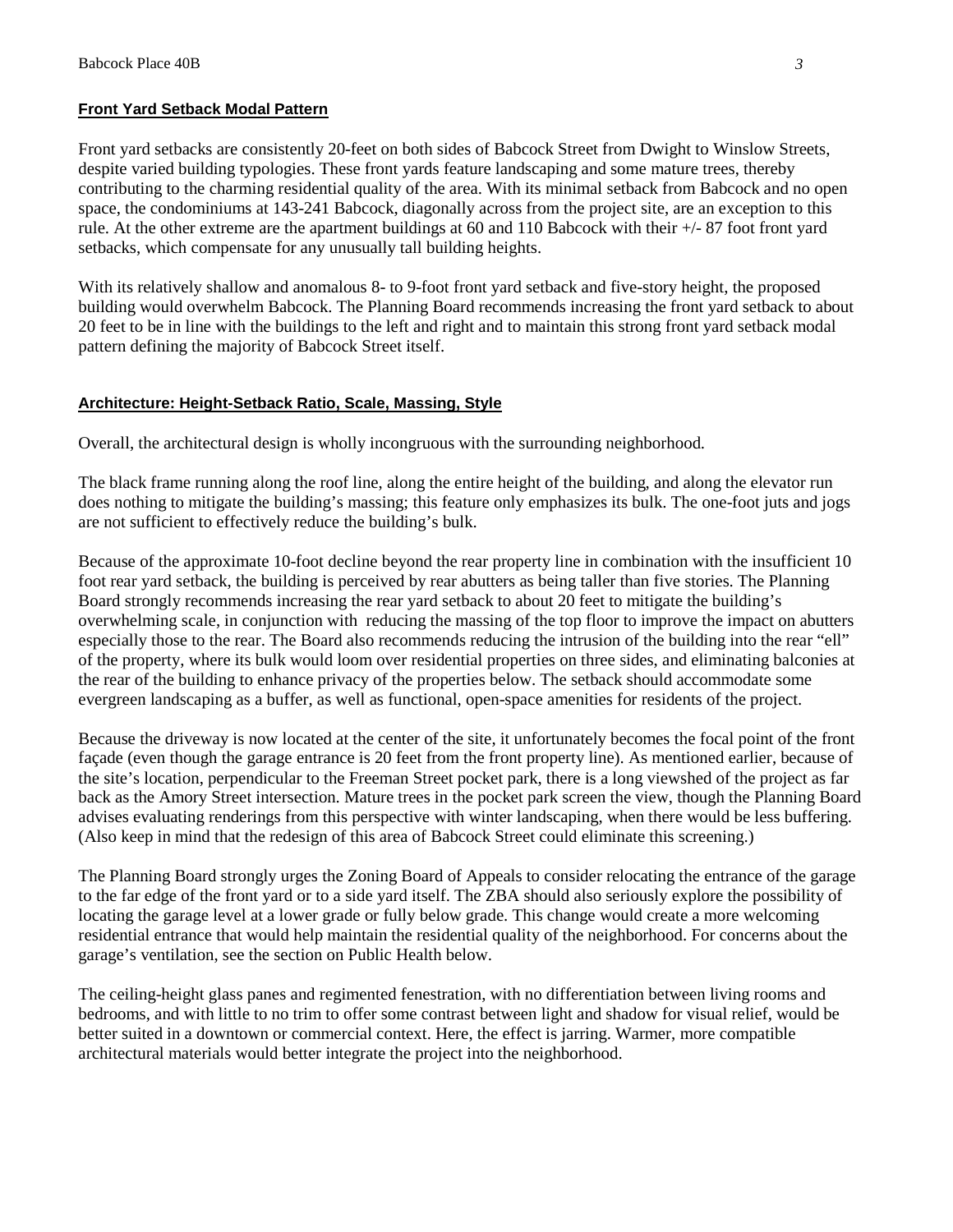#### **Viewsheds and Shadow Impacts**

To study the proposal's shadow impact on rear abutters, observe the abutting four story property at 120 Babcock Street, which runs the width of the rear property line and has a more shallow, five-foot setback. The deep 80-foot courtyard and 19 foot front yard setback is compatible with the Babcock streetscape; however, at even at just four stories tall the building blocks the southern exposure and casts entire rear yards on Stedman Street in shadow. Although shadow impact cannot be completely eliminated, it should be mitigated by reducing the massing of the top floor and increasing the rear yard setback to improve access to sky and light. In addition, the Board notes that the dark color of the building at the rear emphasizes the shadow impacts.

The L-shaped building, with little buffering, dwarfs the single and two-family structures at a lower grade on Babcock, Manchester and Stedman Streets. Projects proposed at junctures where two zoning districts meet require sensitive massing to ease the transition. The Planning Board strongly urges reducing the size of the rear ell, and enhancing the building's articulation and setbacks to improve viewsheds from all perspectives.

#### **Site Circulation, Public Safety, and Design of Off-Street Parking**

The project proposes eliminating existing curb cuts and relocating them to create a 20-foot wide driveway in the center of the site leading to the ground level garage and a separate loading zone closer to the existing hydrant. About 19 feet is proposed between the driveway and loading zone. The Planning Board questions whether a loading zone is necessary, particularly where, as in this case, it creates significant safety problems, as noted below. (Note that a loading zone is not required per zoning for a residential building.) Because the parking ratio does not seem sufficient, the Planning Board is opposed to a loading zone being misused as surface parking, especially in the front yard.

The slope of the loading zone appears to be about a 10% incline within the first 20 feet of the property, which if accurate would conform with zoning; however, the Board is concerned about the steepness of the slope and potential conflicts between exiting trucks and approaching pedestrians. Compounding this condition is that the loading zone would require a vehicle or truck to back out onto Babcock Street at one of the Freeman-Babcock intersections, which is busy with vehicular and pedestrian traffic, and especially children walking to the Devotion School. The open space triangle at the intersection is designed as a small park for pedestrians and dog-walkers. Although no crosswalks are present, pedestrians tend to cross Babcock Street at this juncture to reach the triangle. The Board considers backing out onto Babcock Street unacceptable because of public safety concerns. Note that the loading zone is not represented on the landscaping plan; that discrepancy needs to be resolved and open space calculations revisited. The driveways on the exiting-conditions site plan has space for vehicles to turn around and nose out of the site.

Although Peter Ditto, the Director of Engineering and Transportation, is analyzing traffic and pedestrian safety separately, he has stated that backing out onto Babcock is not acceptable. Revising the site plan to accommodate a three-point turn or turnaround, or eliminating the loading altogether, is a priority for safer conditions.

Staff asked for an Auto-Turn analysis of the driveway, loading zone, and garage. The diagrams suggest that the width and radius of the loading zone entrance need to be adjusted (see June 21, 2017 plans by J. F. Hennessey). There is also a potential conflict between a truck pulling into the loading zone and a pedestrian opening a side door to the building.

The diagrams also indicate a possible need to increase the radii of the curb cuts entering the garage. Note that increasing the curb cut radii may create a conflict with the loading zone and an existing street tree. Under M.G.L. c. 87, proposed removal of a street tree would involve a public hearing process administered by the Town Arborist and is not within the purview of the ZBA. The loading zone curb cuts also may be too close to the hydrant. To be thorough, the Planning Board suggests an analysis of vehicles entering the garage from Freeman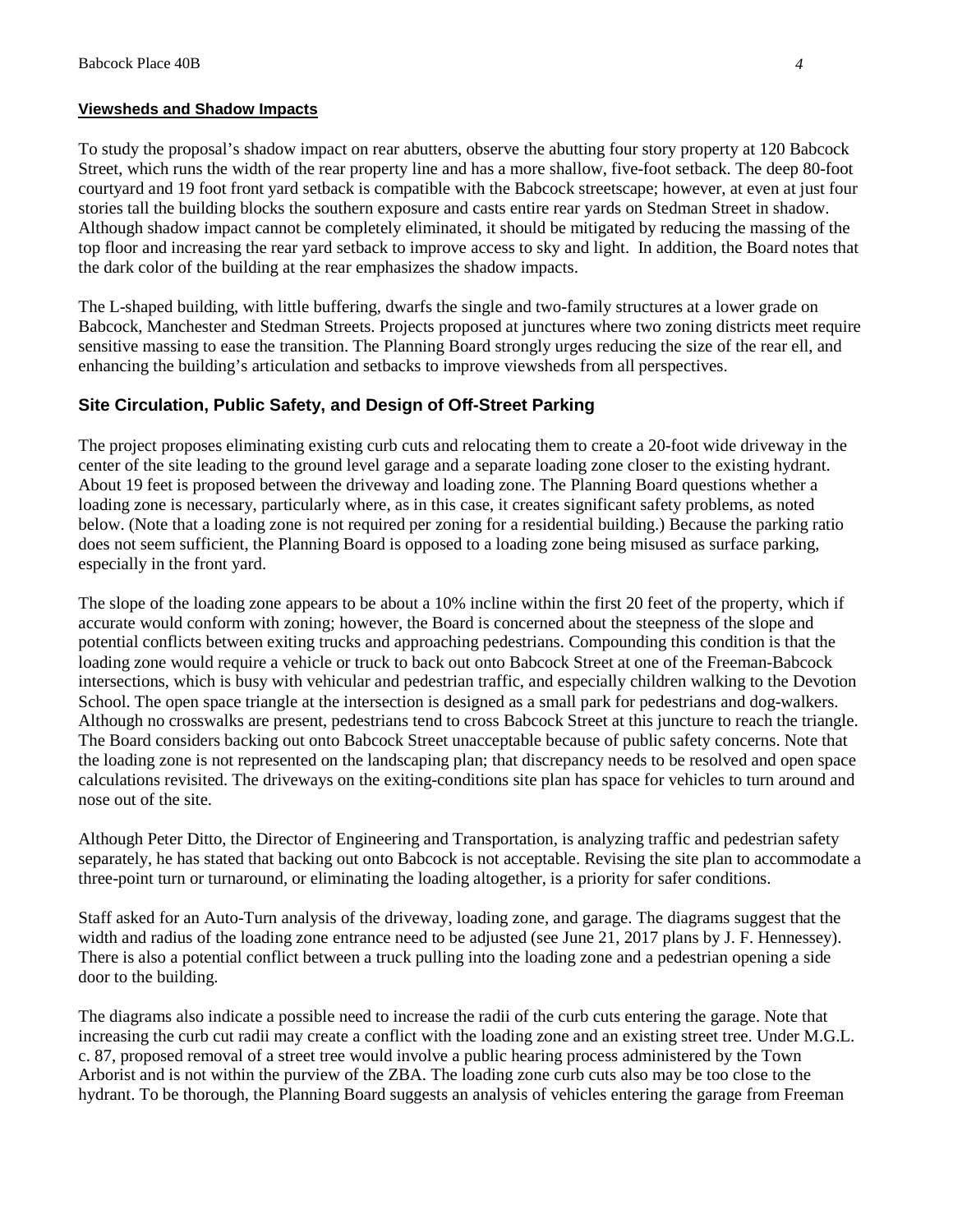Street. In addition, the Board recommends an Auto-Turn analysis of the garage drive aisle because of the 90 degree turn. (The project team's submitted another turning radii analysis prepared by Vanasse Associates July 11, 2017. The discrepancies between the two results require a technical review by staff and peer reviewers. It appears as though Vanasse's turning radii analysis was based on an initial redesign of Babcock Street, which has not been approved and will indeed change.)

When design of the loading zone is resolved, or if the loading zone is eliminated, the Board should not permit front yard parking (within 20 feet of the front yard property line).

For comments on the design of front façade, especially in relation to the garage entrance, refer to the section on Architecture.

## **Public Health and Ventilation**

The proposal does not include plans for a mechanical garage ventilation system. The Board has observed that any ventilation appears to rely on openings on three sides of the building at ground level. This is a serious concern, considering the proximity of the abutting two-family homes. It is also another reason for strongly considering subgrade, or lower grade parking. The Planning Board advises that a garage ventilation system be evaluated for safety and for the least impact on abutters.

#### **Changes to Babcock Street**

Please ensure that the proposal is evaluated for traffic safety in light of any imminent redesign of Babcock Street.

#### **Shared Parking and the Question of Infectious Invalidity/New Nonconformities at 120 Babcock**

The property line on the left cuts through existing surface parking spaces that serve the 120 Babcock and 134 Babcock properties, both owned by the applicant. Because the proposal will no longer accommodate surface parking for 120 Babcock, staff raised and researched the possibility of infectious invalidity and new nonconformities at 120 Babcock. *The Building Department confirms that neither infectious invalidity nor new nonconformities are triggered, because 120 Babcock was built in 1920, prior to Brookline's zoning regulations codified in 1961.* Please refer to the separate memo from staff dated July 11, 2017 on this topic. As for where the displaced parking at 120 Babcock will be served, the applicant states that parking will be provided off-site at other properties he owns.

# **Usable Open Space and Conservation of Mature Trees**

The proposal offers no usable open space for occupants of the site and eliminates all mature trees. Adjusting the location of (or eliminating) the loading zone and reducing the footprint of the building would provide usable open space and improve abutters' viewsheds. The project team should strive to retain as much of the mature trees on the site and to prepare a tree protection plan to avoid damage to street trees and trees on abutters' properties. In regard to sustainability and green building practices, trees can slow or reduce the rate of stormwater flow at peak times by holding water on site. In addition, tree canopies can contribute to Town-wide efforts to mitigate the effect of polluting greenhouse gases on climate change. Finally, at 40 to 60 feet tall, the mature trees on this site function to screen the increased density and help retain the existing residential character of the area. The Town Arborist, Tom Brady, is also reviewing the proposal separately.

# **Parking Ratio**

One of the factors used to assess density of a proposed project is the intensity of use. For example, do the attendant uses, such as parking supply, adequately serve the facility in the proposed neighborhood? The site is